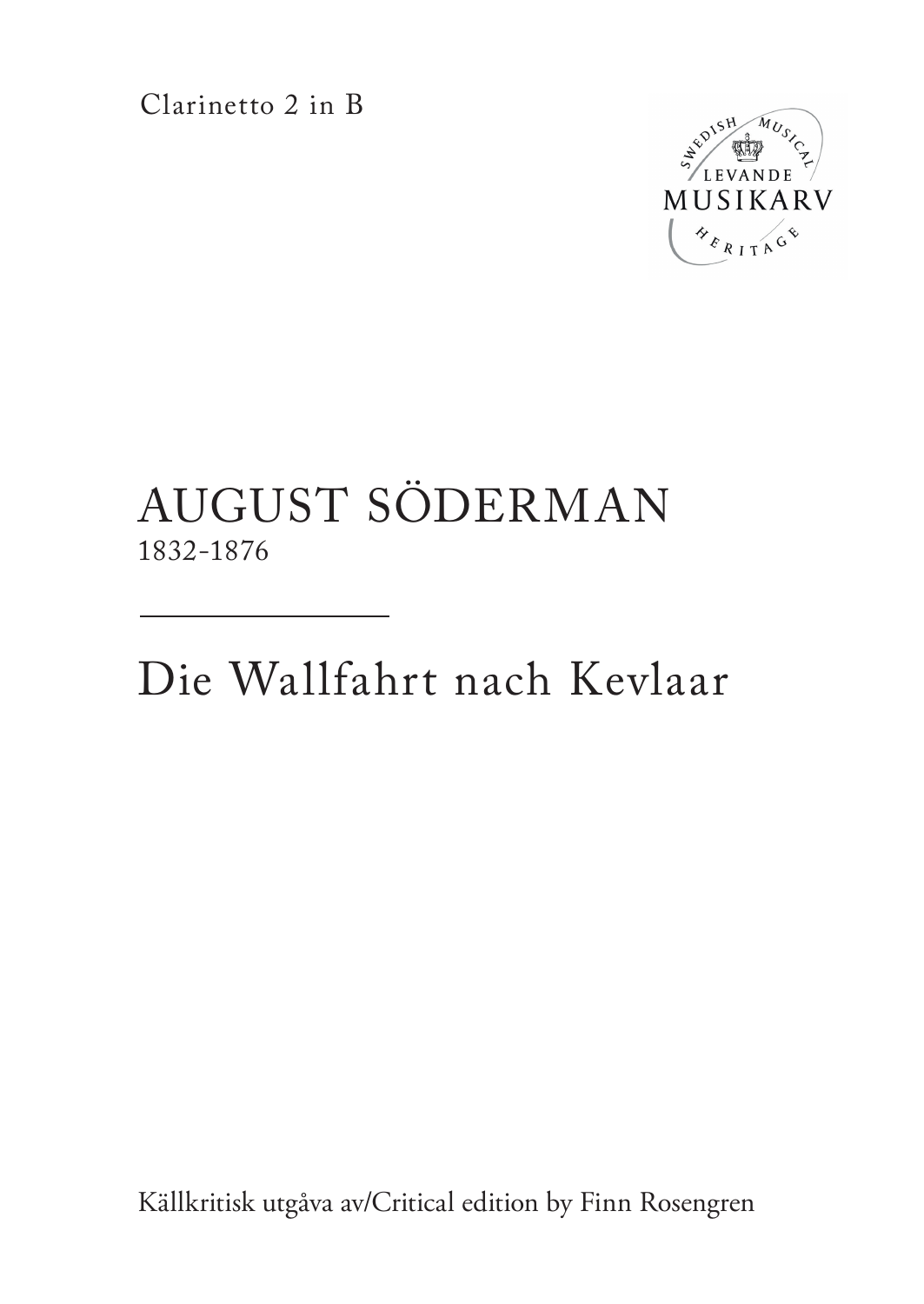## Die Wallfahrt nach Kevlaar

I



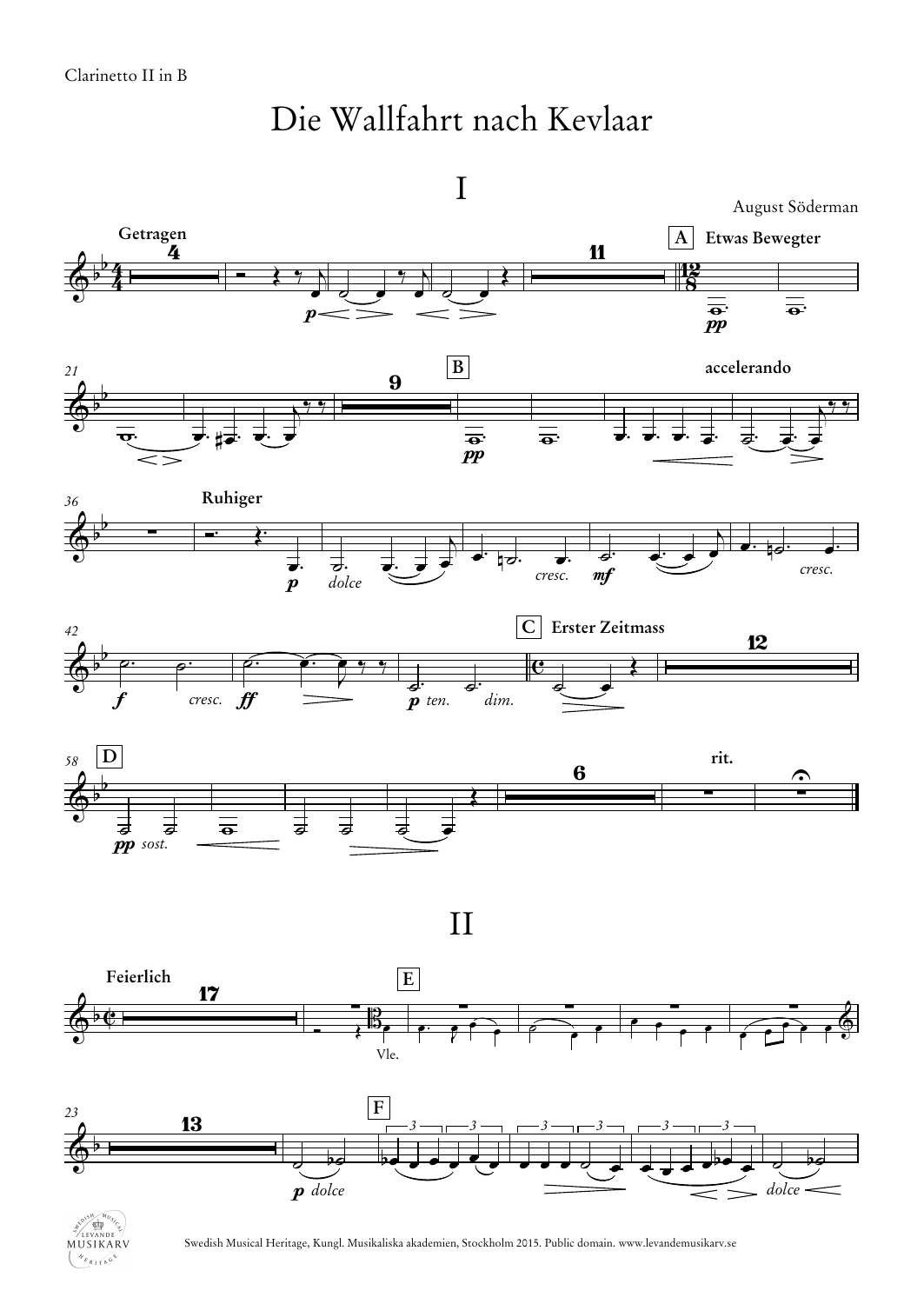## Clarinetto II in B